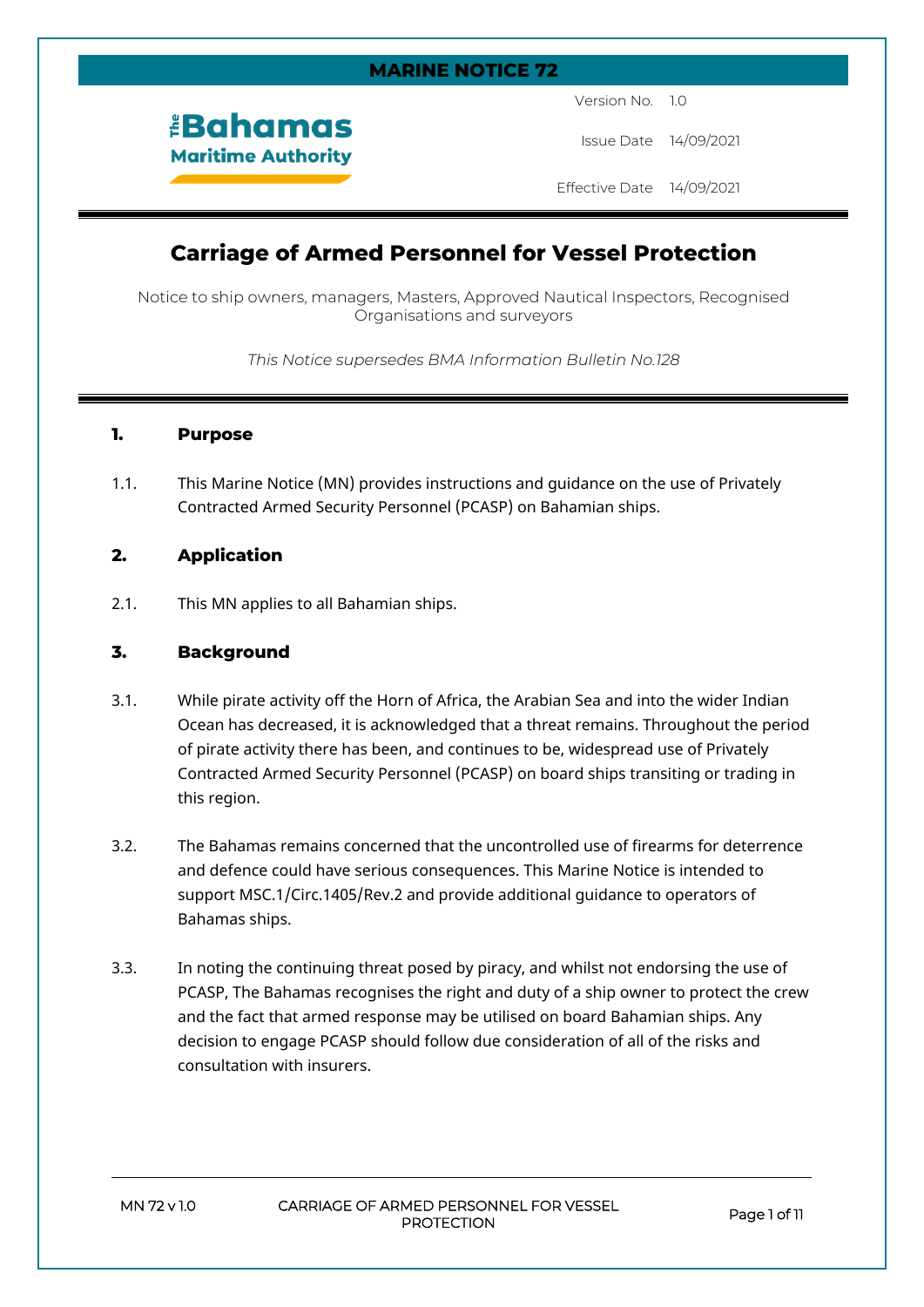

# **4. Selection of Private Maritime Security Companies (PMSC)**

- 4.1. The Company<sup>1</sup> shall be able to demonstrate that due diligence has been carried out when selecting a PMSC. Selection should be based on the guidance provided in MSC.1/Circ.1405/Rev.2 and take into account any national certification to ISO 28007- 1:2015 "*Ships and marine technology – Guidelines for Private Maritime Security Companies (PMSC) providing privately contracted armed security personnel (PCASP) on board ships (and pro forma contract)*", as may be revised.
- 4.2. PMSCs should be licenced by the relevant Authority in their country of registration, where such licencing exists, and should also hold licences from the relevant coastal State Authorities to embark and disembark firearms.
- 4.3. Any PMSC selected should observe the International Code of Conduct for Private [Security Service Providers](https://www.icoca.ch/en/the_icoc)<sup>2</sup>.

# **5. Obligations of the Company**

- 5.1. In all cases, the industry <u>Best Management Practices (BMP)</u><sup>3</sup> should be implemented to the greatest extent possible when entering the High Risk Area, as defined within the BMP. Attention is also drawn to [BMA Information Bulletin No. 119.](https://www.bahamasmaritime.com/wp-content/uploads/2015/08/119bulltn.pdf)
- 5.2. The responsibility for safety and security on board remains directly with the Company at all times. The Master's overriding authority must be established in any contract with PMSC.
- 5.3. Procedures shall be in place and properly implemented on board concerning the carriage, control and use of firearms. The Company's policy on carriage of firearms is the prevailing authority and there shall be documented procedures that, *inter alia*, cover:
	- Master's notification of firearms being on board;
	- Safety briefing to the person(s) carrying the firearms;
	- Measures for the secure stowage of the firearms.
- 5.4. The Ship Security Plan (SSP) shall include a clear decision tree to determine appropriate measures when responding to a threat.

<sup>1</sup> The Company is the entity responsible for the management of the ship in accordance with the ISM Code. For ships to which the ISM Code does not apply, the Company is the Managing Owner in accordance with Section 52 of the Merchant Shipping Act.

<sup>&</sup>lt;sup>2</sup> [https://www.icoca.ch/en/the\\_icoc](https://www.icoca.ch/en/the_icoc)

<sup>3</sup> <https://www.ics-shipping.org/wp-content/uploads/2020/08/bmp5-lo-res-min.pdf>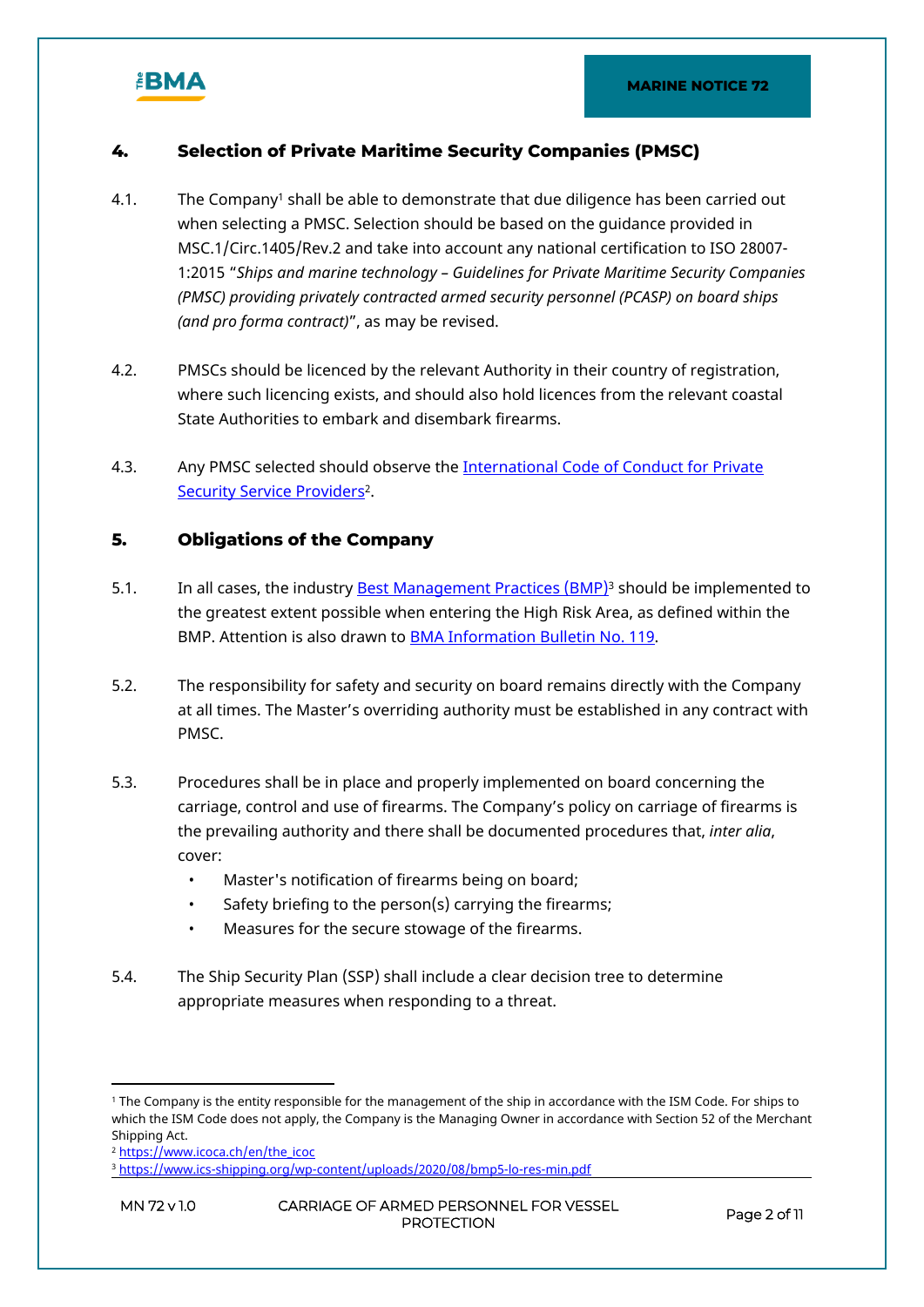

- 5.5. The Master shall be familiar with the agreed conditions for the use of force and able to give authority to the PCASP for specific measures to be taken.
- 5.6. PCASP should be afforded the same protection under the Company's health and safety policy as the ship's crew.
- 5.7. Sufficient lifesaving appliances (LSA) shall be provided for all persons on board. In case of any shortfall in lifeboat capacity owing to the presence of PCASP, the carriage of additional liferaft(s) in lieu is acceptable for the short duration of the transit with excess persons on board. Applications for acceptance of any temporary LSA arrangements must be made via the Recognised Organisation in accordance with **BMA** [Information Bulletin No.8](https://www.bahamasmaritime.com/wp-content/uploads/2015/08/bulltn08.pdf), before the PCASP board the ship.
- 5.8. Special consideration shall be given to the use of firearms on vessels with dangerous cargoes and appropriate mitigating measures put in place. Other vessel specific issues shall be taken into account.
- 5.9. Where action has been taken which results in obvious injury to aggressors or incapacitation of their craft, assistance should be rendered in accordance with Regulation 33 of SOLAS Chapter V. The Master's professional judgement should be exercised in ascertaining the necessary extent and type of assistance rendered, according to the circumstances prevailing, and must not put the crew's own safety at risk.

# **6. Obligations of the company and the PMSC**

- 6.1. The Bahamas Government will not accept liability for any matter arising from the use of PCASP on board. Any liability resulting from the carriage of armed security personnel on board is the sole responsibility of the Company or agents contracting such services. Further guidance on insurance and liability matters is contained in MSC.1/Circ.1405/Rev.2.
- 6.2. If force is used it shall be the minimum necessary for self-defence and shall be in accordance with international law. Indemnity cannot be provided by The Bahamas Government against prosecution as a result of action taken which is not in accordance with international law.
- 6.3. Where any response to a security threat involves use of force, such force shall be proportionate and graduated according to the threat. Any action taken must be as a defensive measure only, in response to a direct threat and must not be disproportionate to the threat.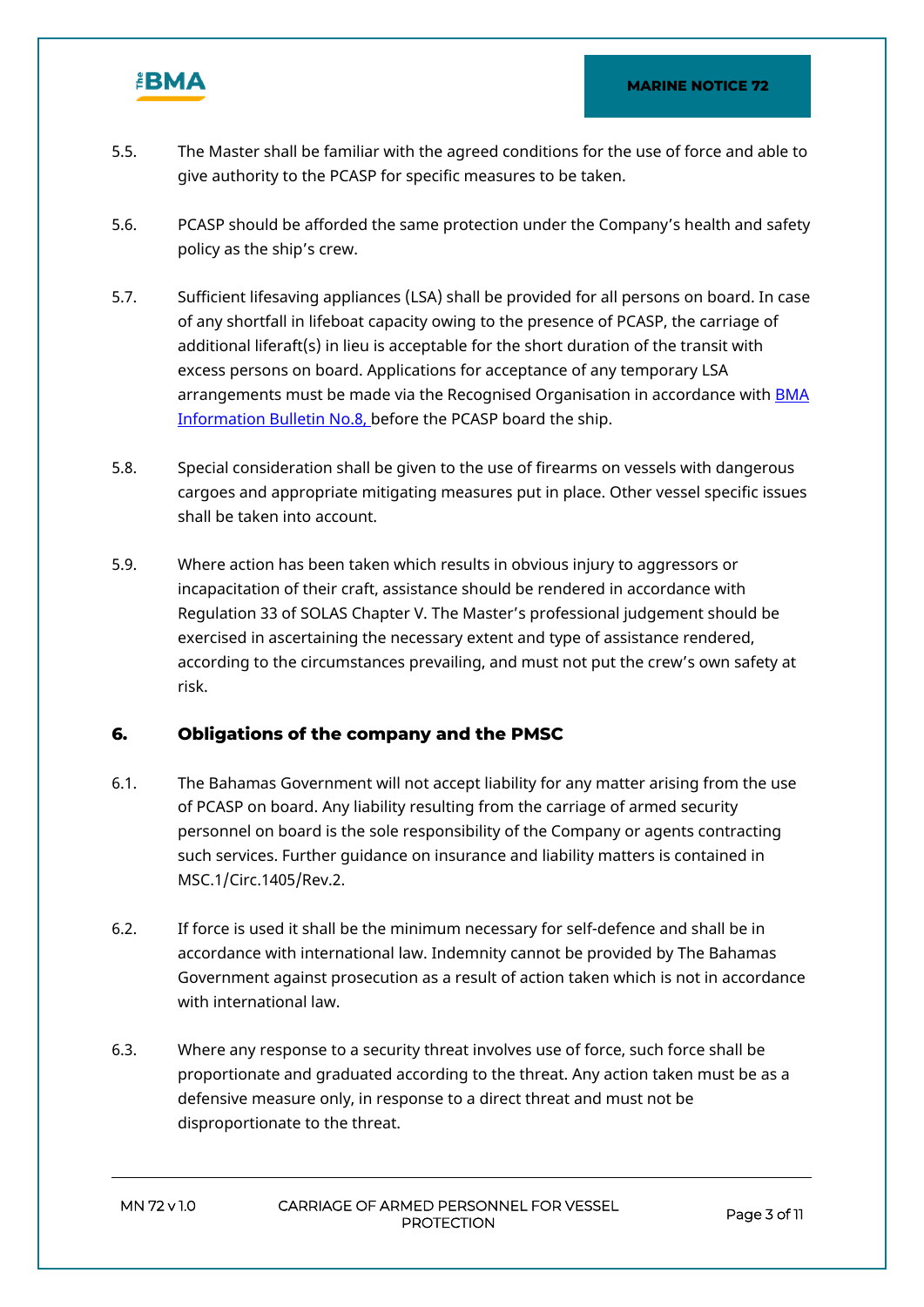

- 6.4. When in port, national requirements regarding firearms in host and destination countries must be complied with. Due account shall be taken regarding applicable laws concerning carriage and use of firearms when in territorial waters.
- 6.5. The presence of PCASP on board Bahamas ships must be reported to Maritime Security Centre Horn of Africa (MSCHOA) during registration, prior to entry into the High Risk Area.

# **7. Applying for a Firearms Licence**

- 7.1. It must be borne in mind that a ship is considered an extension territory of the flag State. Accordingly, the Merchant Shipping Act, Part VIII – Legal Procedures, gives Bahamian courts jurisdiction over any act done on a Bahamian ship.
- 7.2. Under Bahamian Law, it is possible for firearms to be carried on board. To ensure that such carriage is regulated, a firearms licence, issued by the Royal Bahamas Police Force (RBPF), is required. Firearms licences, when issued, are issued under limited circumstances and for specific purposes.
- 7.3. Vetting of all applicants is a part of the RBPF firearms licence application process to assure that an applicant is fit to be issued with a firearms licence.
- 7.4. Applications for firearms licences shall be made directly to the RBPF by the PMSC for its own staff, using the application form attached as Appendix 1 of this MN. It should be noted that the application form is primarily designed for domestic applications and individual attendance for interview is not normally required for applications for vessel protection purposes.
- 7.5. A fee may be payable to the RBPF for each application. This is to be paid directly to the RBPF.
- 7.6. Each application must be accompanied by the Declaration attached as Appendix 2 of this Marine Notice, with the relevant fields completed.
- 7.7. Anticipated turn round time for a first-time application for a firearms licence is up to 10 working days. Subsequent applications for the same person and weapon may be processed within 5 working days.
- 7.8. A block application may be made on the same application form for all individuals and firearms belonging to the same security team.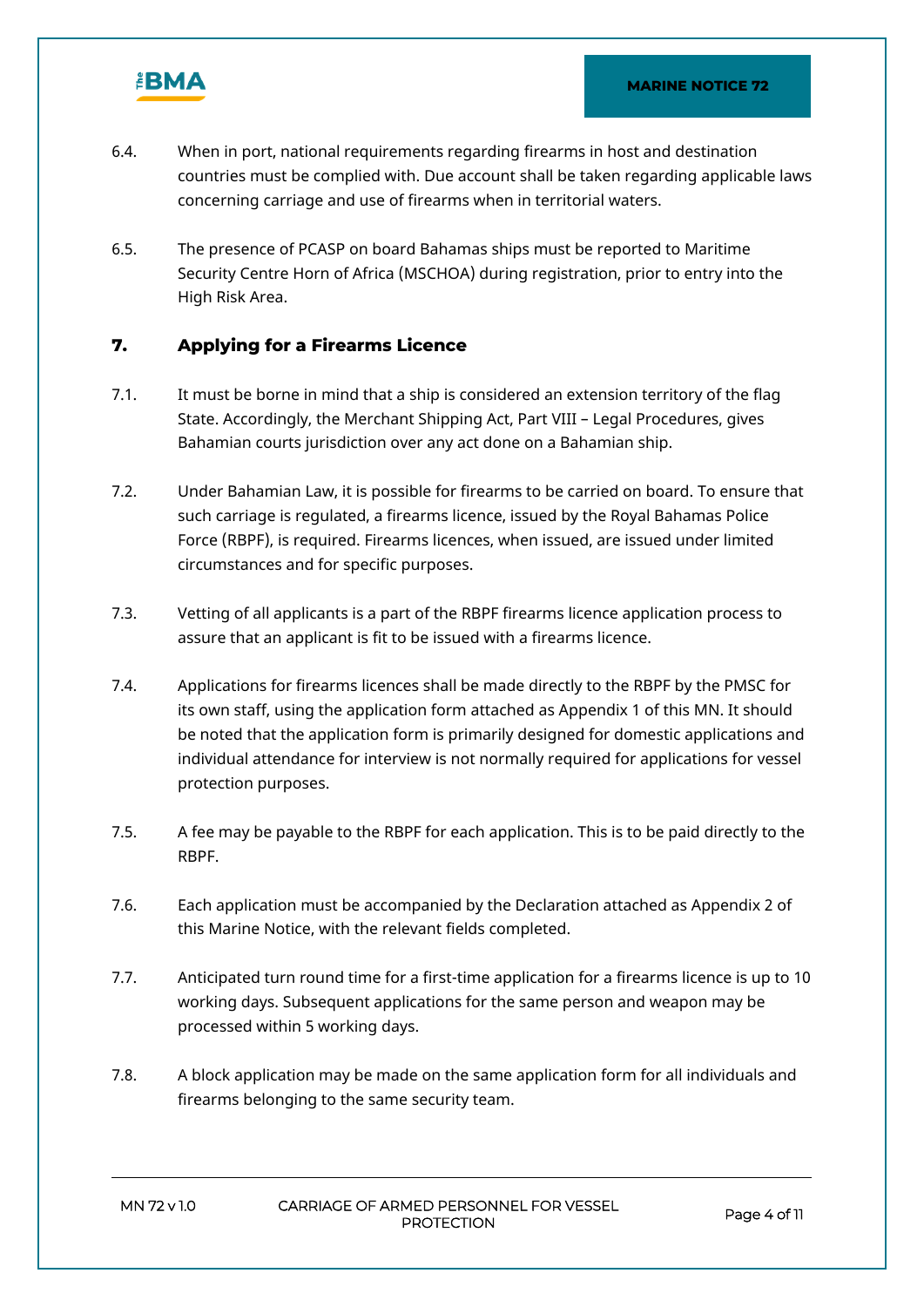

7.9. Applications shall be sent to the RBPF as follows: Firearms Licence applications Sabrina Porter Tel: +1 242 502 9971/9904 e-mail: [bma.liaison@rbpf.bs](mailto:bma.liaison@rbpf.bs)

> ASP Kumel Knowles (BMA Liaison Officer) Tel: +1 242 357 7745 Email: [bma.liaison@rbpf.bs](mailto:bma.liaison@rbpf.bs)

- 7.10. Applications may be copied, for information only, to the Bahamas Maritime Authority: [tech@bahamasmaritime.com](mailto:tech@bahamasmaritime.com) .
- 7.11. Even where a firearms licence is issued to a named individual, the right for the named individual to carry that firearm on-board a Bahamian ship remains with the Company and the Master.
- 7.12. Possession of firearms on a Bahamian ship without a firearms licence is a criminal offence which may result in prosecution and possible imprisonment for up to five years.

# **8. Military/Police Armed Guards of coastal States**

- 8.1. The Bahamas has previously agreed to boarding of Bahamian ships by foreign troops in specific circumstances for escort duties, when in piracy prone areas.
- 8.2. In general, where police and/or military armed guards of a coastal State are carried on a Bahamian ship outside the territorial waters of the State concerned, prior permission must be obtained from The Bahamas government. Such permission may need to be agreed at a diplomatic level, which can take some time. It is therefore imperative that the BMA is advised at the earliest opportunity, prior to the intended voyage(s).
- 8.3. In general, where police and/or military armed guards of a coastal State board a Bahamian ship and the ship remains inside the territorial waters of the State concerned, formal diplomatic clearance is not required. The BMA should, however, be notified of all such cases.
- 8.4. Procedures relating to the carriage of military/police armed guards of a coastal State should be included in the SSP.

**MN 72 v 1.0 CARRIAGE OF ARMED PERSONNEL FOR VESSEL PROTECTION Page 5 of 11**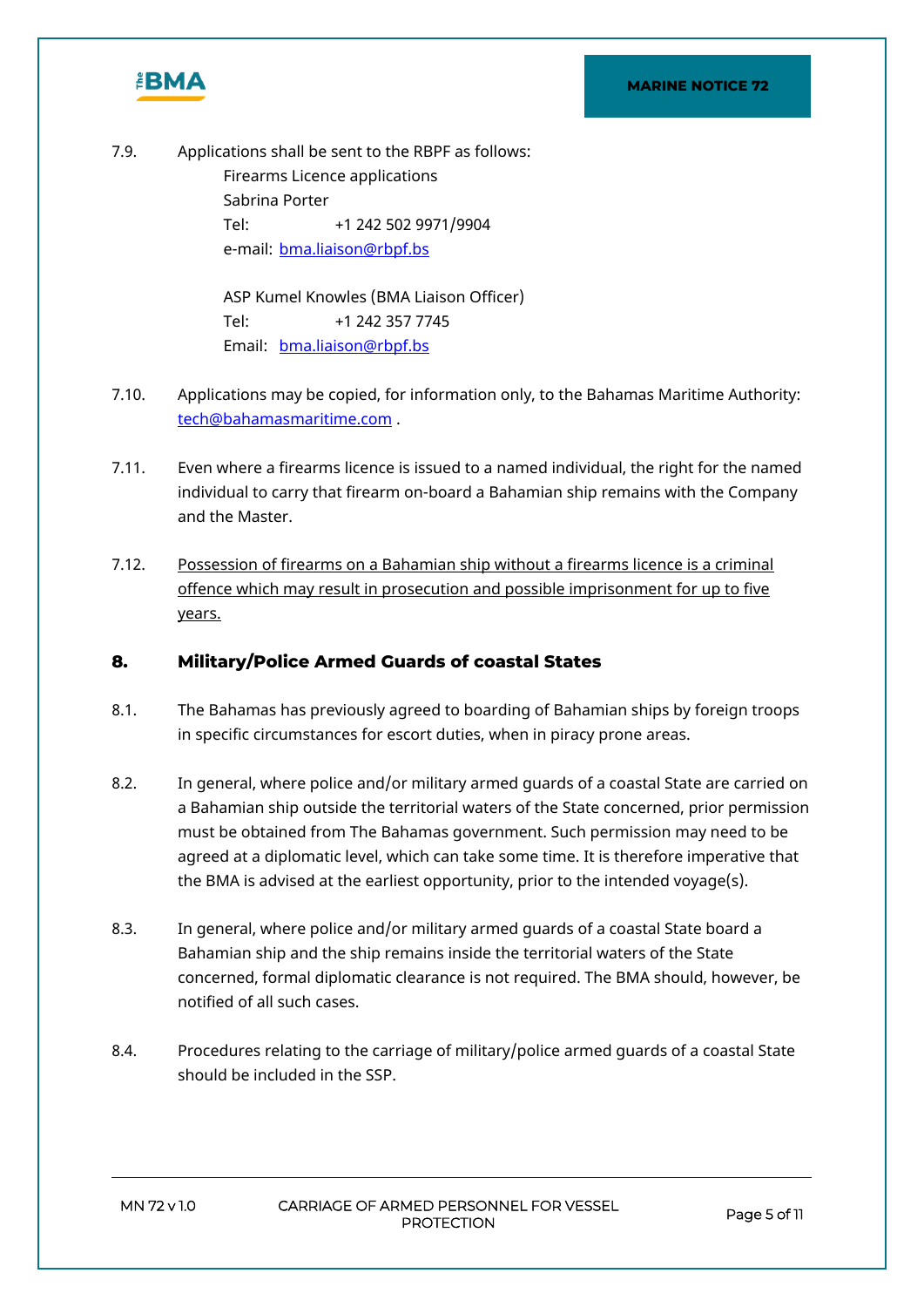

# **9. Reporting to the BMA**

- 9.1. Attention is drawn to BMA Information Bulletins <u>[No.4 \(Incident Reporting\)](https://www.bahamasmaritime.com/wp-content/uploads/2015/08/04-Incident-Reporting-Procedures-Rev.12-003.pdf)<sup>4</sup></u> and <u>No.119</u> <u>[\(Piracy and Armed Robbery against Ships in waters off the Coast of Somalia\)](https://www.bahamasmaritime.com/wp-content/uploads/2015/08/119bulltn.pdf)<sup>5</sup>.</u>
- 9.2. Any incident involving firearms on board a Bahamian ship shall be reported to the BMA at the earliest opportunity.

# **10. Carriage of firearms for wildlife protection**

- 10.1. Passenger ships operating expedition cruises in remote areas of the Polar regions may carry firearms for the purpose of protecting persons from wildlife in cases where this is necessary.
- 10.2. In such cases, the Company shall apply for a firearms licence as described in this Notice.
- 10.3. Where a firearms contractor (i.e., an individual who brings registered firearms onboard) is used, the firearms contractor shall possess local (per their individual countries of origin/residence) firearms training licences.
- 10.4. Before each season, training shall be undertaken in a shooting range for expedition staff that may require to use firearms.
- 10.5. The Company shall register/apply for the import of the firearms onboard the vessel and their bringing ashore in remote locations as per the local jurisdiction requirements.

<sup>4</sup> <https://www.bahamasmaritime.com/wp-content/uploads/2015/08/04-Incident-Reporting-Procedures-Rev.12-003.pdf> <sup>5</sup> <https://www.bahamasmaritime.com/wp-content/uploads/2015/08/119bulltn.pdf>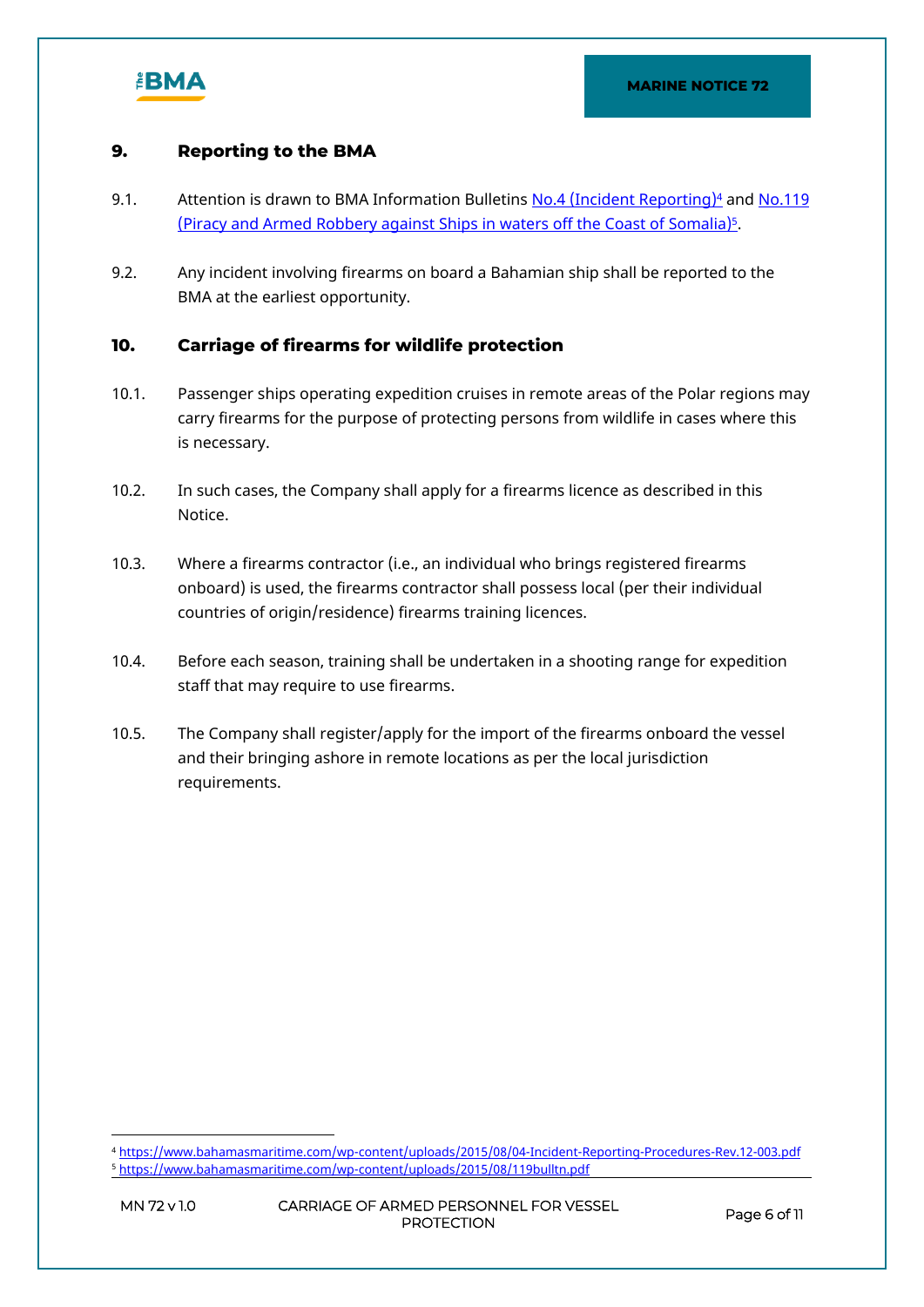

#### **MN072** Appendix 1/Page 1

Rule 12 Form xi

APPLICATION#

# **ROYAL BAHAMAS POLICE FORCE**

## APPLICATION FOR A GUN LICENCE **UNDER** THE FIREARMS ACT (213)

PLACE PHOTOS HERE

# PERSONAL INFORMATION

| <b>SURNAME</b>           | <b>FIRST NAME</b>           |                                      |
|--------------------------|-----------------------------|--------------------------------------|
| MIDDLE NAME              | <b>MAIDEN</b><br>NAME:      |                                      |
| <b>ADDRESS</b>           |                             |                                      |
| P.O. BOX                 | PHONE (HM)                  | PHONE(WK)                            |
| D.O.B.(mm/dd/yyy):       | AGE (at last<br>birthday)   |                                      |
| PLACE OF<br><b>BIRTH</b> | <b>NATIONALITY</b>          |                                      |
| PASSPORT#                | <b>DRIVER'S</b><br>LICENCE# | <b>NATIONAL</b><br><b>INSURANCE#</b> |

**EMPLOYER** 

# OCCUPATION/EMPL0YMENT INFORMATION

| OCCUPATION:     |  |
|-----------------|--|
| <b>EMPLOYER</b> |  |
| <b>ADDRESS</b>  |  |

EMPLOYER PHONE

## PARTICULARS OF FIREARM

| MAKE:                      |                        | MODEL       |                            |
|----------------------------|------------------------|-------------|----------------------------|
| SERIAL#                    | <b>CALIBER/BORE</b>    |             | <b>LENGTH OF</b><br>BARREL |
| <b>DESCRIPTION</b>         |                        |             |                            |
| WHERE OBTAINED/            |                        | <b>DATE</b> |                            |
| PURCHASED                  |                        | OBTAINED    |                            |
| <b>SPOUSAL INFORMATION</b> |                        |             |                            |
| <b>SURNAME</b>             | <b>FIRST NAME</b>      |             |                            |
| MIDDLE NAME                | <b>MAIDEN</b><br>NAME: |             |                            |
| <b>ADDRESS</b>             |                        |             |                            |

**APPENDIX 1**

**MN 72 v 1.0 CARRIAGE OF ARMED PERSONNEL FOR VESSEL PROTECTION Page 7 of 11**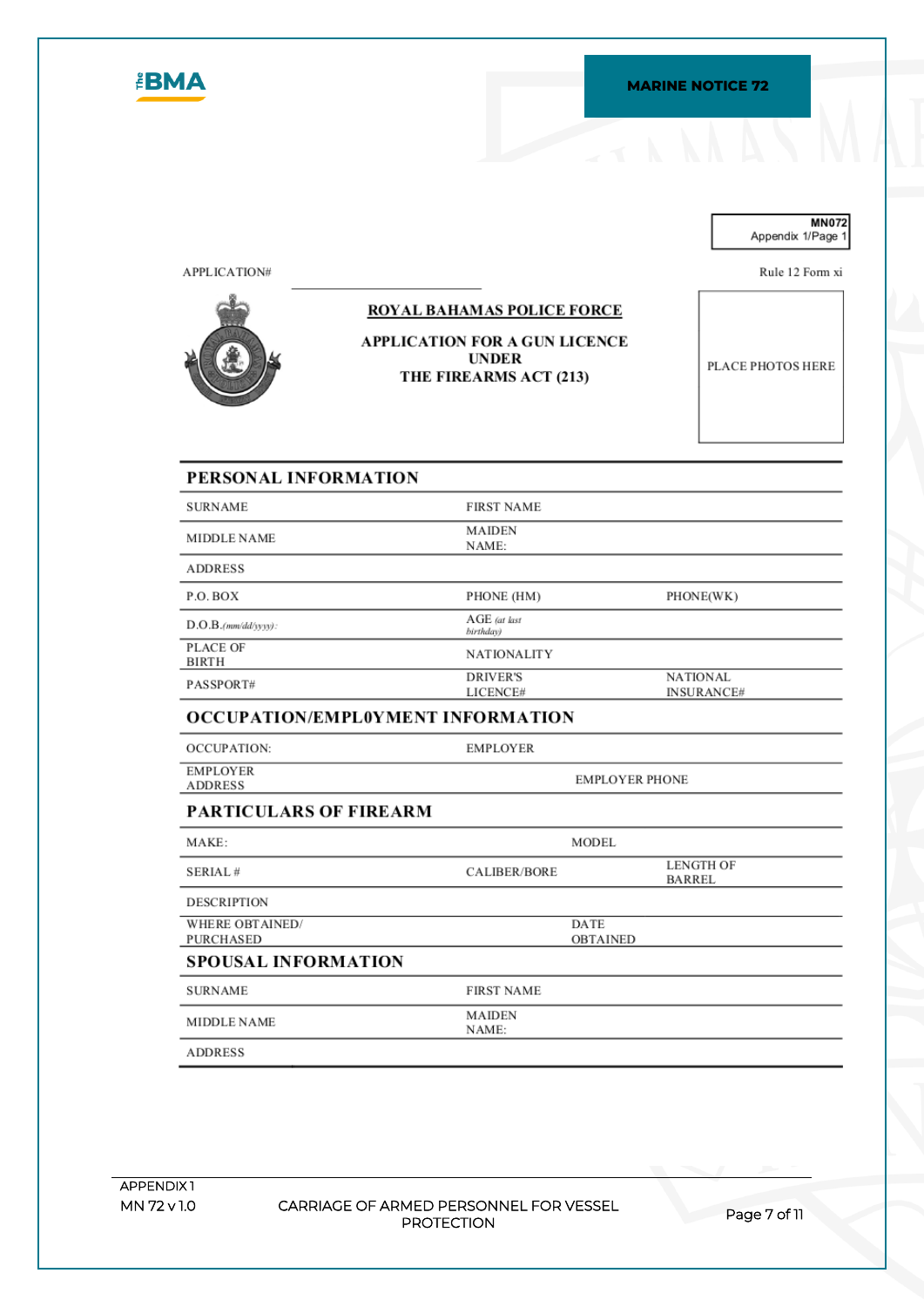MN072<br>Appendix 1/Page 2

| P.O. BOX                                                                                                                                                                                   | PHONE (HM)                                                         | PHONE(WK)                               |              |
|--------------------------------------------------------------------------------------------------------------------------------------------------------------------------------------------|--------------------------------------------------------------------|-----------------------------------------|--------------|
| D.O.B.(mm/dd/yyyy):                                                                                                                                                                        | AGE (at last<br>birthday)                                          |                                         |              |
| <b>OCCUPATION:</b>                                                                                                                                                                         | <b>EMPLOYER</b>                                                    |                                         |              |
| <b>EMPLOYER</b>                                                                                                                                                                            |                                                                    | <b>EMPLOYER PHONE</b>                   |              |
| <b>ADDRESS</b><br><b>NEXT OF KIN</b>                                                                                                                                                       |                                                                    |                                         |              |
| <b>SURNAME</b>                                                                                                                                                                             | <b>FIRST NAME</b>                                                  |                                         |              |
| <b>MIDDLE NAME</b>                                                                                                                                                                         | <b>RELATIONSHIP</b>                                                |                                         |              |
| <b>ADDRESS</b>                                                                                                                                                                             |                                                                    |                                         |              |
| P.O. BOX                                                                                                                                                                                   | PHONE (HM)                                                         | PHONE(WK)                               |              |
| <b>OCCUPATION:</b>                                                                                                                                                                         | <b>EMPLOYER</b>                                                    |                                         |              |
| <b>EMPLOYER</b><br><b>ADDRESS</b>                                                                                                                                                          |                                                                    | <b>EMPLOYER PHONE</b>                   |              |
| <b>MOTHER'S</b><br><b>NAME</b>                                                                                                                                                             | <b>FATHER'S</b><br><b>NAME</b>                                     |                                         |              |
| <b>PARTICULARS OF APPLICANT</b>                                                                                                                                                            |                                                                    |                                         |              |
| <b>HAVE YOU EVER APPLIED FOR A GUN LICENCE BEFORE?</b>                                                                                                                                     |                                                                    | $\Box$ NO<br>$\Box$ YES                 |              |
| IF YES, WHEN                                                                                                                                                                               |                                                                    |                                         |              |
|                                                                                                                                                                                            |                                                                    |                                         |              |
|                                                                                                                                                                                            |                                                                    | $\Box$ YES<br>$\Box$ NO                 |              |
|                                                                                                                                                                                            |                                                                    |                                         |              |
|                                                                                                                                                                                            |                                                                    |                                         |              |
|                                                                                                                                                                                            |                                                                    |                                         |              |
|                                                                                                                                                                                            |                                                                    |                                         |              |
| ARE YOU THE HOLDER OF A FIREARM LICENCE?                                                                                                                                                   | GIVE THE FOLLOWING INFORMATION OF TWO PERSONS NOT LIVING WITH YOU: |                                         |              |
|                                                                                                                                                                                            | <b>ADDRESS</b>                                                     |                                         |              |
| IF YES, GIVE<br><b>DETAILS OF</b><br>SAME:<br><b>REASON FOR</b><br><b>REQUESTING</b><br><b>FIREARM:</b><br>HOW MANY FIREARMS DO YOU OWN<br><b>GIVE INFORMATION ON THEM:</b><br><b>NAME</b> |                                                                    |                                         | <b>PHONE</b> |
| HAVE YOU BEEN TO COURT FOR ANY CRIMINAL OFFENCE?                                                                                                                                           |                                                                    | $\boxed{\Box}$ YES<br>$\boxed{\Box}$ NO |              |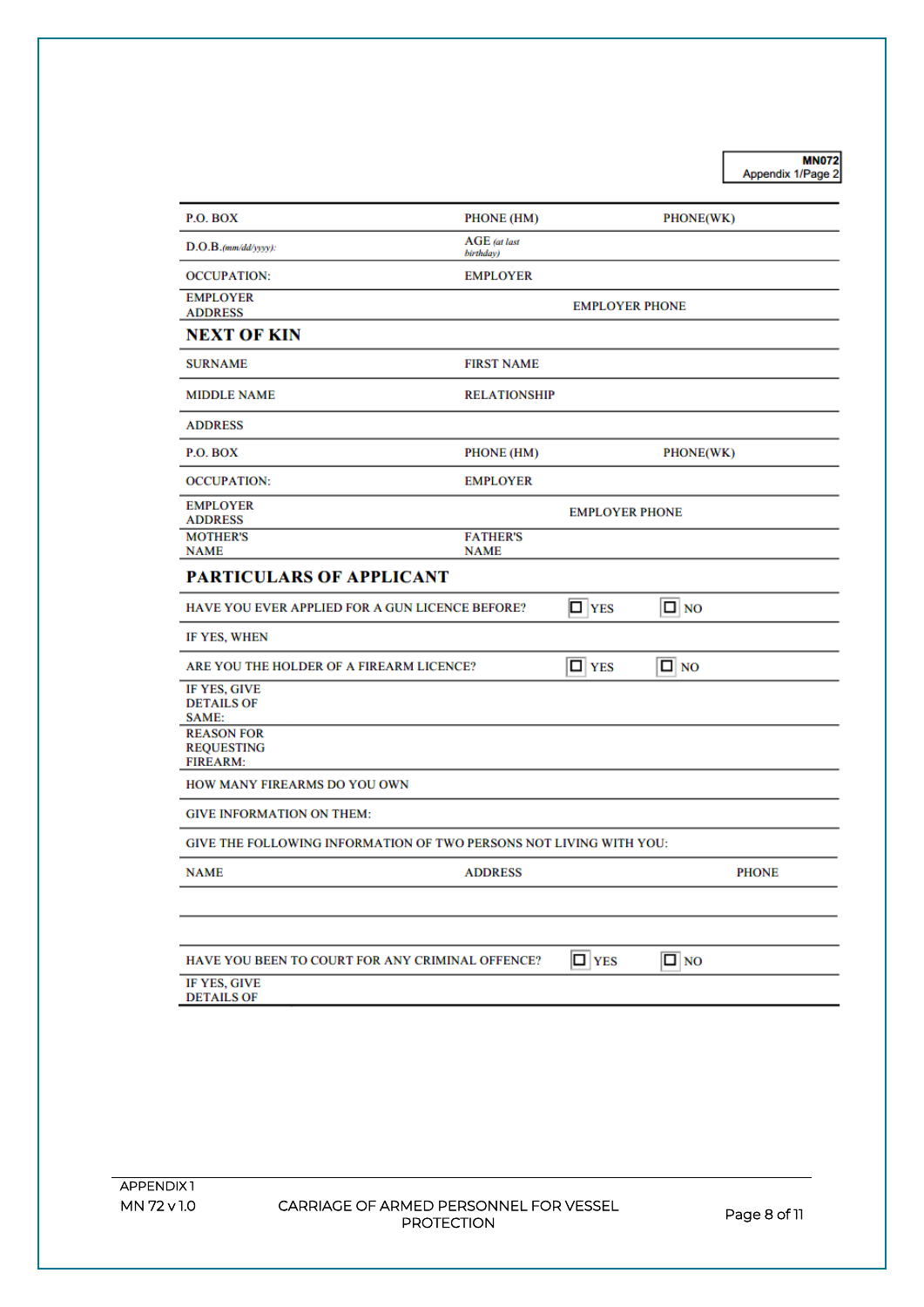**MN072** Appendix 1/Page 3

SAME:

### **NON-BAHAMIANS**

ARE YOU A RESIDENT OF THE BAHAMAS?:

IF YES, HOW LONG?:

## **FOR OFFICIAL USE ONLY**

**INSPECTION RESULTS:** 

**INSPECTED BY:** 

DATE:

TIME:

DATE (mm/dd/yyyy)

**APPLICANT SIGNATURE** 

#### PROCEDURES FOR APPLYING FOR FIREARMS **LICENCE IN THE BAHAMAS**

How to submit an application for a Shotgun/Rifle Licence:

- Applicant must be eighteen (18) years or older.
- Application forms must be completed in detail and signed.
- Applicants must present the completed forms in person to Firearms Licensing Office, along with tow (2) colour passport size photographs, bill of sale for the firearm and gun safe, driver's license and identifying documents.
- Applicant will be interviewed and the information on the application form verified with the document produced.
- Non-Bahamian applicant in addition to the above procedures, are required to produce their legal ٠ status in the Bahamas, a copy of the first four (4) pages of their passport and driver's license.

In the case where proof of firearm purchase cannot be obtained, a letter must be written stating where the firearm was purchased and how long the firearm was in your possession.

CARRIAGE OF ARMED PERSONNEL FOR VESSEL **PROTECTION**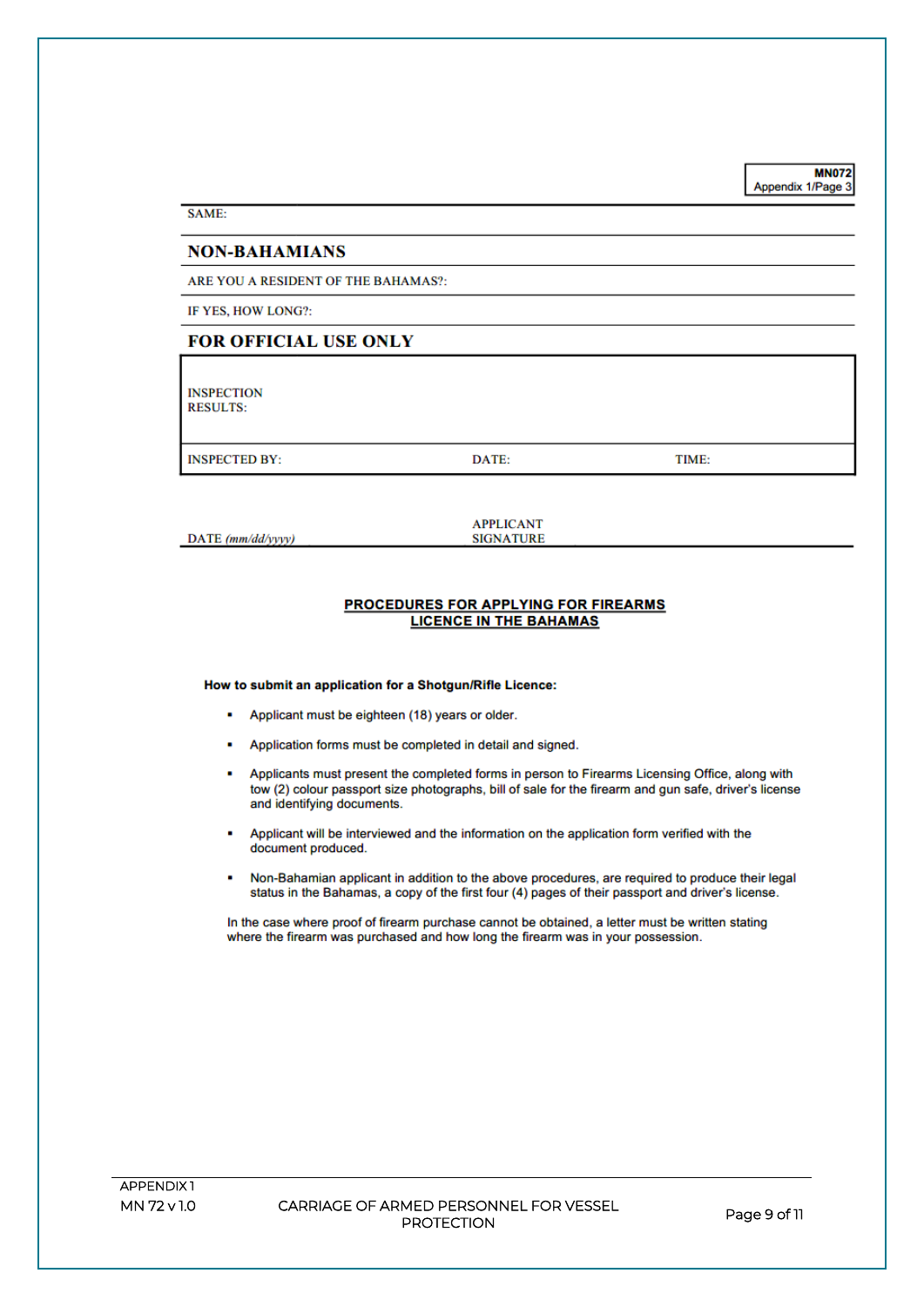

Form MNF072 v.1.0 12 November 2020

# **DECLARATION OF AGREEMENT**

To accompany applications for firearms licence(s) in association with protection of a Bahamas registered ship.

| Security Service Provider making<br>the application(s) for firearms<br>licence(s) |  |  |
|-----------------------------------------------------------------------------------|--|--|
| Owner/Manager with whom the<br>agreement is made                                  |  |  |
| Vessel Name                                                                       |  |  |
| IMO Number                                                                        |  |  |
| Details of Voyage, including<br>dates                                             |  |  |

I declare that:

- The Security Service Provider named above has signed an agreement with the Owner or  $1.$ Manager of the named vessel for the purposes of vessel protection.
- $2.$ I have read and understood the contents of BMA Marine Notice 072.
- 3. I acknowledge the carriage of firearms on a Bahamian ship without a valid firearms licence is a criminal offence.
- $4.$ I understand that if it is determined that this Declaration has been deliberately and fraudulently filed, it may result in prosecution.

| Signature    |  |
|--------------|--|
| Name (Print) |  |
| Position     |  |
| Date         |  |